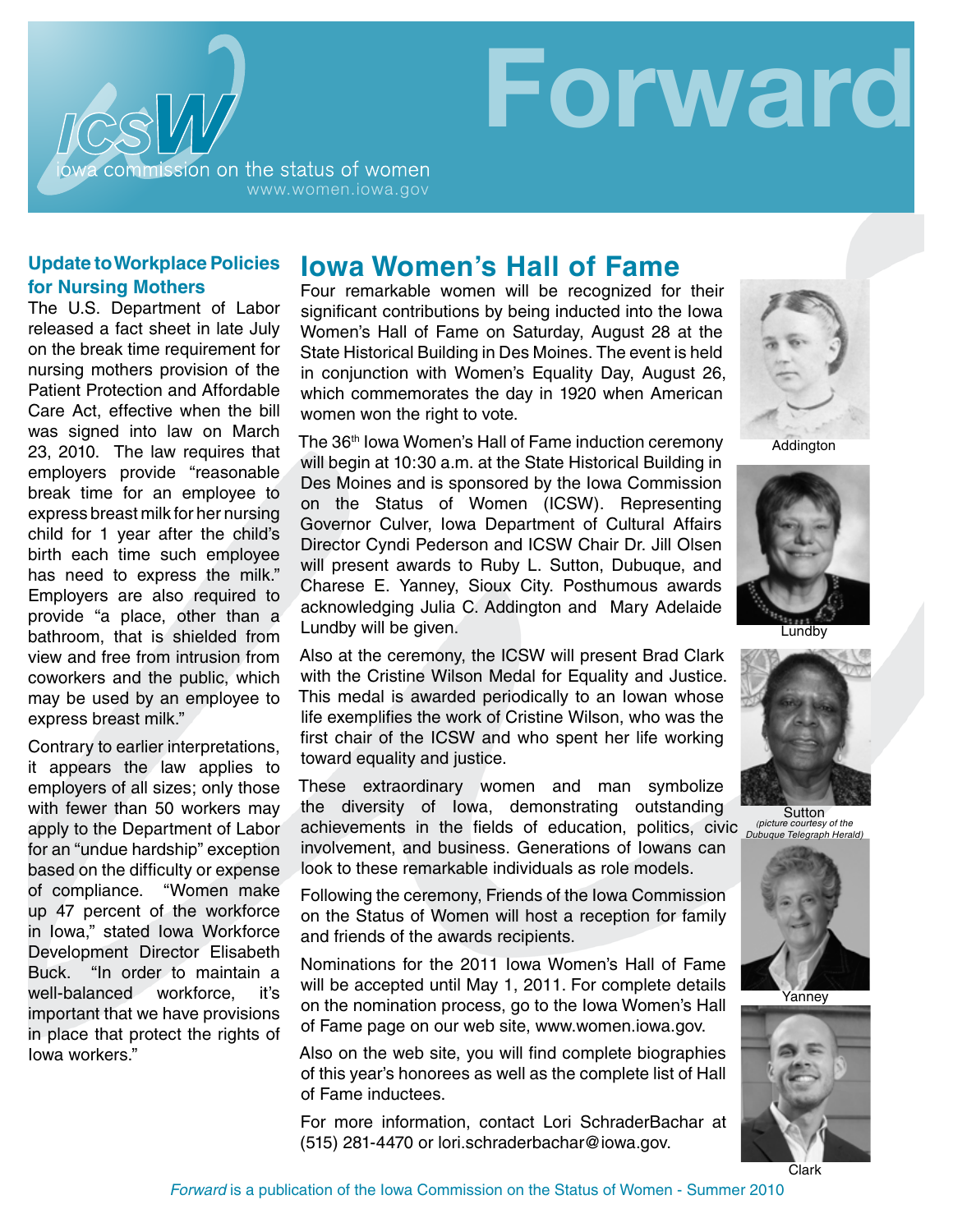### **Equal Pay Enforcement Recommendations and White House Work-Flex Efforts**

On July 20, 2010, Vice President Joe Biden held a Middle Class Task Force event on solutions for families balancing the dual demands of work and caring for family. The Vice President and members of the White House Middle Class Task Force and Council on Women and Girls announced recommendations from the Equal Pay Enforcement Task Force and discussed new efforts to improve work-family balance for all Americans.

Vice President Biden said: "Women make up nearly half of all workers on U.S. payrolls, and two-thirds of families with children are headed either by two working parents or by a single parent who works. Yet, the workplace has, for the most part, not changed to reflect these realities – and it must. Closing the gender pay gap, helping parents keep their jobs while balancing family responsibilities, and increasing workplace flexibility – these are not only women's issues, they are issues of middle class economic security."

The recommendations from the National Equal Pay Enforcement Task Force, a project of the Middle Class Task Force, are as follows:

- 1. Improve interagency coordination and enforcement efforts to maximize effectiveness of existing authorities.
- 2. Collect data on the private workforce to better understand the scope of the pay gap and target enforcement efforts.
- 3. Undertake a public education campaign to educate employers on their obligations and employees on their rights.
- 4. Implement a strategy to improve the federal government's role as a model employer.
- 5. Work with Congress to pass the Paycheck Fairness Act.

To read more about this set of recommendations and action plan, please click [here](http://www.whitehouse.gov/sites/default/files/rss_viewer/equal_pay_task_force.pdf) (www.whitehouse.gov/sites/default/ files/rss\_viewer/equal\_pay\_task\_force.pdf).

The White House Council on Women and Girls also announced the launch of a Work-Flex Event Starter Kit to encourage greater dialogue around workplace flexibility at the community level and bring people together to start making changes. Employees, businesses, and universities are encouraged to use the Event Starter Kit to host a discussion in their own community about how innovative workplace flexibility policies can help employees balance work and family responsibilities, while simultaneously improving employers' bottom lines. ICSW will be exploring the possibility of hosting one or more Iowa events.

#### **Jane Bryant Quinn Named Keynote Speaker for Annual Conference**

The 4th Annual Iowa Women & Money Conference is set for October 9th in Des Moines

State Treasurer Michael L. Fitzgerald has announced that Jane Bryant Quinn, nationally known commentator on personal finance, will be this year's Iowa Women and Money Conference keynote speaker. "Our goal in hosting this event is to empower women by providing information that addresses the unique challenges they face in their work and personal lives," said State Treasurer Fitzgerald. "Ms. Quinn is a well-respected financial advisor, and we're excited to have her as this year's keynote speaker." Fitzgerald encourages all Iowans, especially women, to seek financial information that will help them achieve their personal goals.

Quinn's successful career in personal finance has established her as a reliable voice for people trying to manage their money well. Her bestselling book, Making the Most of Your Money, has been published in three editions since its original publication. Quinn will sign copies of the latest edition, Making the Most of Your Money NOW, over the lunch break.

The 4th Annual Iowa Women and Money Conference will be held on Saturday, October 9, 2010 at the Polk County Convention Complex in Des Moines. The conference is cosponsored by the Iowa Commission on the Status of Women. This free conference is expected to draw hundreds of women who want to learn how to attain financial success and security. The conference will run from 9:00 to 3:00 with a complimentary lunch. Conference sessions will focus on money management for women of all economic backgrounds, ages, and levels of financial knowledge. Registration will begin mid-August. For more information, visit [www.iowawomenandmoney.com](http://www.iowawomenandmoney.com).

**Save the date! Women You Know, Women You Want to Meet**

*September 16 | 5:30 - 7:30 p.m. Hosted by Mary Kramer and Lorraine May Go to the [Friends website](http://www.friendsoficsw.org/women_you_know_49.html) to register or for more information.*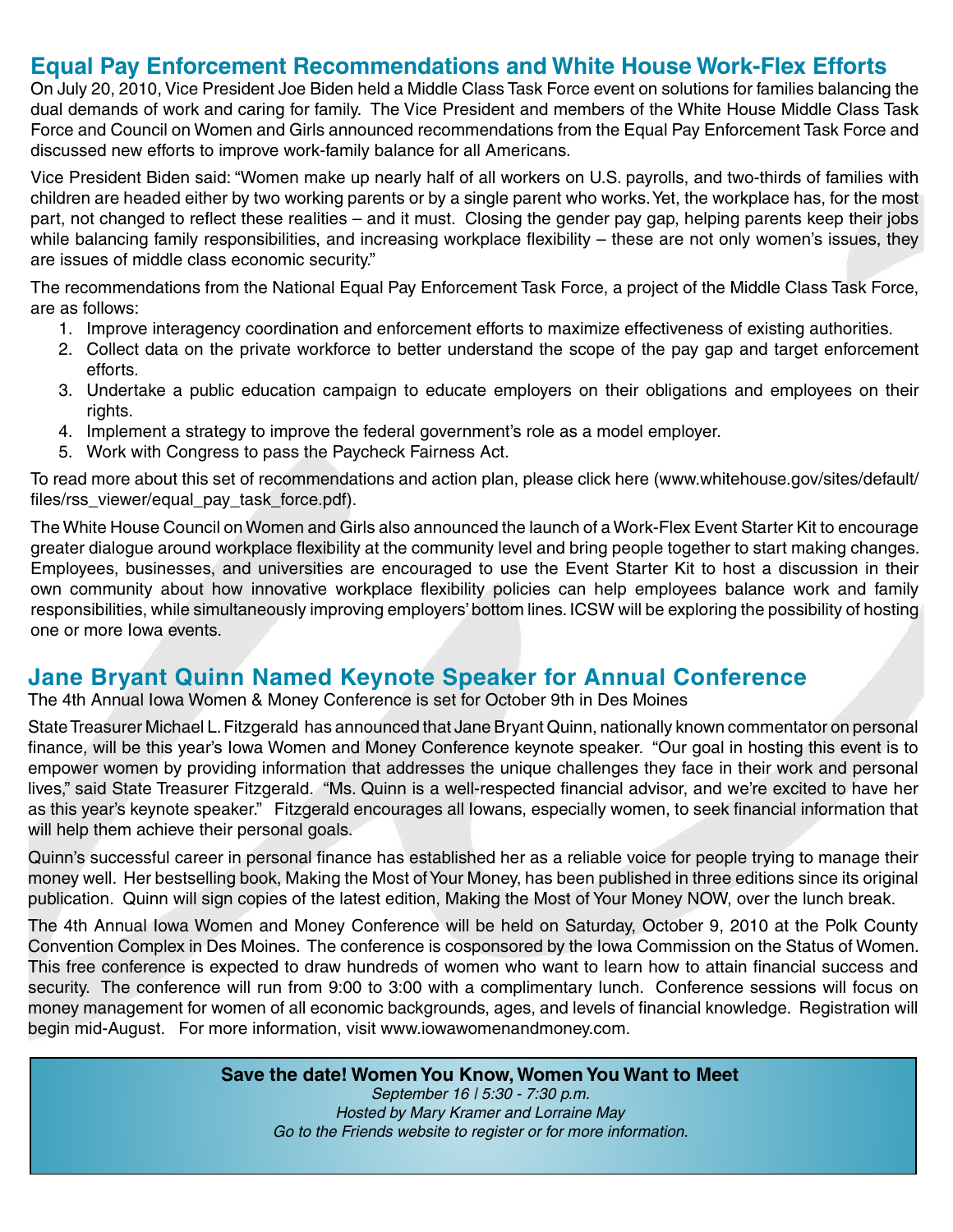### **90th Anniversary of the Women's Right to Vote**

The 19th amendment guarantees all American women the right to vote. Achieving this milestone required a lengthy and difficult struggle; victory took decades of agitation and protest. Several generations of woman suffrage supporters lectured, wrote, marched, lobbied, and practiced civil disobedience to achieve what many Americans considered a radical change of the Constitution.

Since the beginning of the United States, women have been demanding equality. In 1776, as the Declaration of Independence was being drafted during the Continental Congress, Abigail Adams wrote to her husband, John Adams asking that he and the other men "in the new code of laws . . . remember the ladies. . . . Do not put such unlimited power in the hands of the husbands. Remember all men would be tyrants if they could. . . . We . . . will not hold ourselves bound by any laws in which we have no voice, or representation."

The suffrage movement began in 1848 at the first women's rights convention in Seneca Falls, New York. Women organized, petitioned, and picketed to win the right to vote, but it took them decades to accomplish their purpose; and strategies for achieving their goal varied. Some pursued a strategy of passing suffrage acts in each state—nine western states adopted woman suffrage legislation by 1912. On March 28, 1919, Iowa's suffrage bill passed the Iowa General Assembly and was signed into law by Governor Harding. Others suffragist challenged male-only voting laws in the courts. Militant suffragists used tactics such as parades, silent vigils, and hunger strikes. Often supporters met fierce resistance. Opponents heckled, jailed, and sometimes physically abused them.

By 1916, almost all of the major suffrage organizations were united behind the goal of a constitutional amendment. When New York adopted woman suffrage in 1917 and President Wilson changed his position to support an amendment in 1918, the political balance began to shift.

Finally, in the spring of 1919, Congress passed the amendment and sent it the states for ratification. The States acted quickly, and by August 1920, 35 had approved it. In all but one of the remaining states, the amendment had either been rejected or had no hope of being approved.

With one additional state needed, the push for ratification focused on Tennessee. Supporters and opponents of the amendment, the press, and thousands of spectators flocked to Nashville to witness the proceedings. Iowan Carrie Chapman Catt, the latest in the long line of woman suffrage leaders that had included Elizabeth Cady Stanton and Susan B. Anthony, was also there.

Tennessee's Senate had already approved it, but after several votes in the House, the issue was deadlocked, 48 to 48. As the debate continued on a hot August day in 1920, Representative Harry Burn listened and opened a letter from his mother.

"Don't forget to be a good boy and help Mrs. Catt put the 'rat' in ratification," mother Burn wrote. Harry had been counted among the opponents, but when the next vote was taken, Harry voted in favor of the amendment, and ratification was approved.

Thus, the 19th Amendment to the Constitution, giving women the right to vote, was ratified on August 18, 1920, in time for women in all states to vote for President later that year.

The next day, Harry Burn explained his vote to angry opponents: "I believe in full suffrage as a right. I believe we had a moral and legal right to ratify. I know that a mother's advice is always safest for her boy to follow, and my mother wanted me to vote for ratification."

**Iowa Now Has A Pre-Existing Condition Insurance Plan**

In early August, HIPIowa-FED, a new health insurance pool that will accept uninsured Iowans who have pre-existing health conditions, began accepting applications.

As specified in the Patient Protection and Affordable Care Act which created funding for states to establish and operate pools for uninsured residents, certain conditions must be met to qualify for acceptance. An applicant must:

- Be a citizen or national of the United States or lawfully present in the United States,
- • Have been uninsured for at least six months prior to making application, and
- Have had a problem getting insurance due to a preexisting condition.

The pool offers members a \$1000 deductible policy. Premiums for members will range from \$177.64 per month to \$739.45 per month, depending on the applicant's age and whether or not the applicant is a smoker or non-smoker. Persons interested in applying are encouraged to promptly begin the process of acquiring, completing and submitting an application.

Applications are available online now at [www.iid.state.ia.us](http://www.iid.state.ia.us) and soon will also be posted at [www.](http://www.hipiowa.com) [hipiowa.com](http://www.hipiowa.com). Iowans may also request an application by calling the administrator of HIPIowa-FED toll-free at 877-505-0513.



*Information provided by the National Archives.*